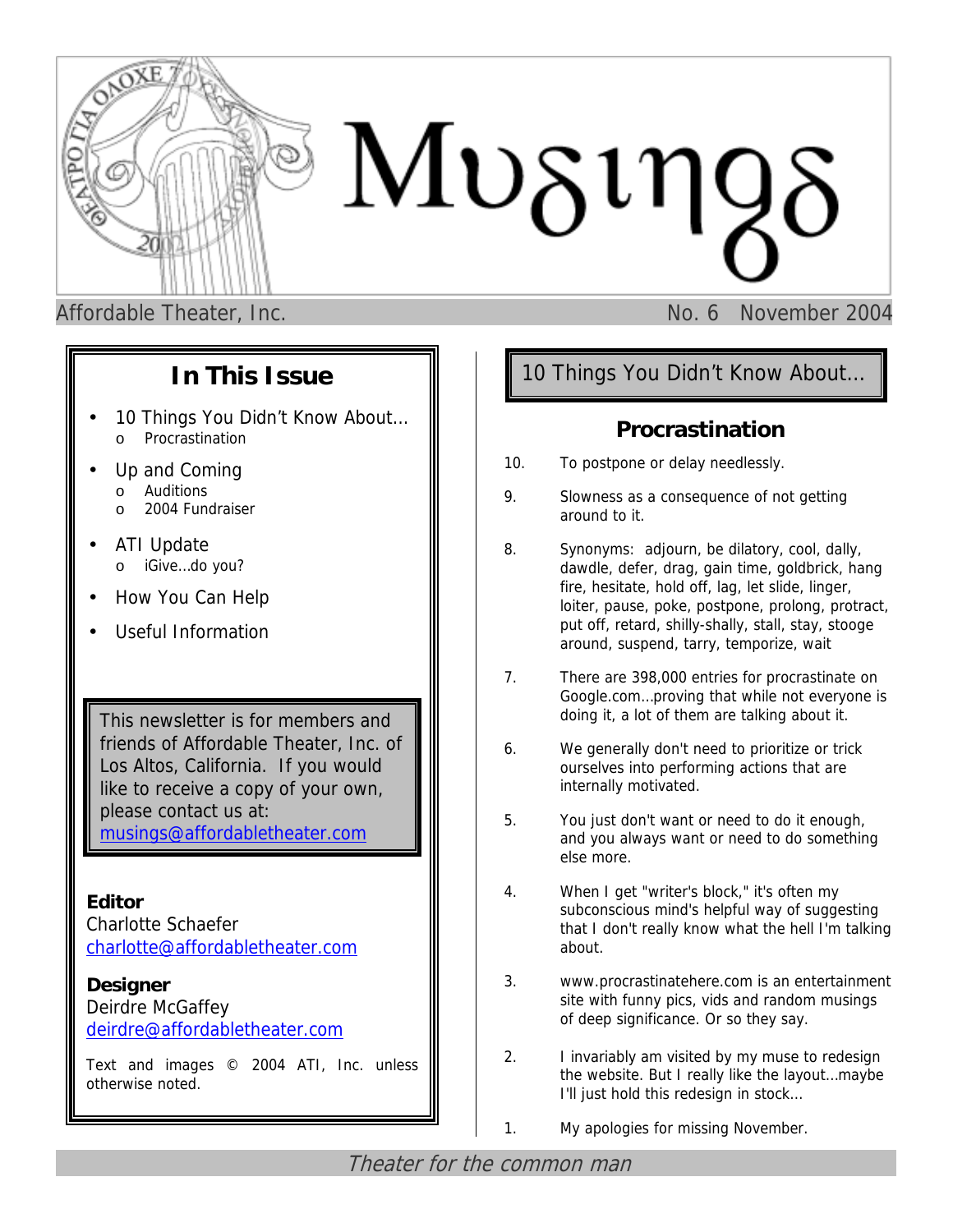# **Up and Coming**

#### **Auditions**

#### **The Competition:**

Affordable Theater has been asked to perform in the AACTFest as the representative for the State of California.

The competition begins in March, 2005 at the state level and continues at the Regional and National levels over the course of the next year.

#### **Performance Date:**

March 19, 2005

**Auditions:**  Thursday 6:30pm-9pm January 6, 2005

#### **Rehearsals:**

Tuesdays/Thursdays 6:30pm-9pm January 11, 13, 18, 20, 25, 27; February 1, 3, 8, 10, 15, 17, 22, 24; March 1, 3, 8, 10, 15, and 17<sup>th</sup>

#### **Travel:**

March 18, 2005

#### **The Play:** A Game

A short amusing, and disturbing piece about human nature.

For more information visit [www.affordabletheater.com/game/](http://www.affordabletheater.com/game/)

It's time for Affordable Theater's second annual fundraiser. This year we gather together to celebrate the holiday season. Come join us and see what happens…



Logo art by Bonni Moeller

Grand Prize to be raffled off at the end of the evening

Saturday, December 11, 2004. 7pm – 10pm

Carden El Encanto Day School 615 Hobart Terrace Santa Clara, CA 95051

There will be gifts, prizes, raffles, and santas. Dinner to feed your body, and a show to feed your brain!

Tickets are only \$20 and are available now! Visit [www.affordabletheater.com/santas.html](http://www.affordabletheater.com/santas.html)

or by mail at: Affordable Theater, Inc. When Santas Collide 640 Orange Avenue Los Altos, CA 94022

Bring some holiday cheer, and leave knowing you're supporting a good cause.